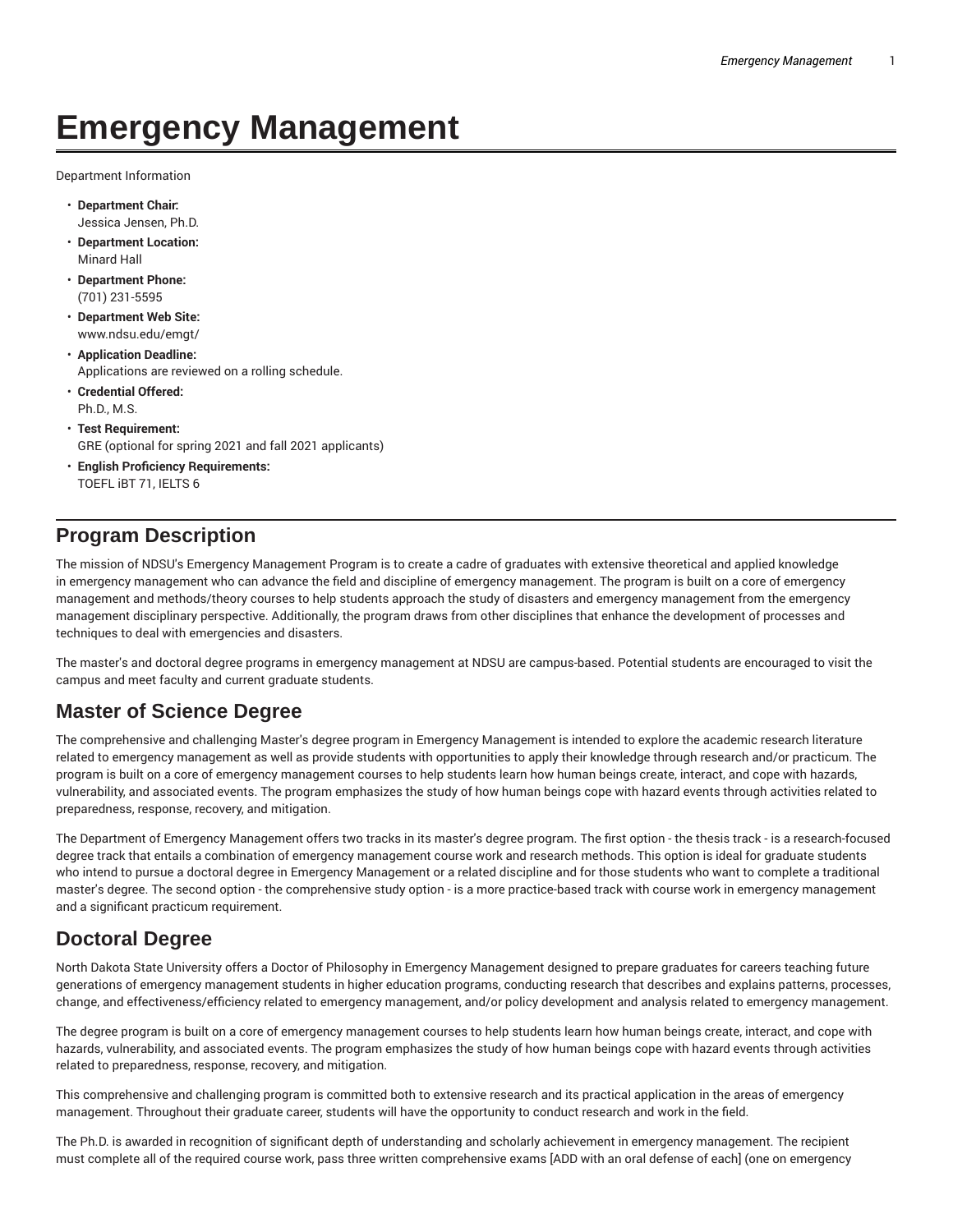management theory, one on the two functional areas in which the student has specialized, and one on research methods), complete a novel and significant research project for the dissertation; and successfully defend this research in an oral examination. The student's progress will be reviewed by a supervisory committee that is responsible for reviewing the student's plan of study, written comprehensive examinations, dissertation proposal, and dissertation defense.

The Department of Emergency Management at NDSU is selective in choosing graduate applicants for entry into the master's and doctoral programs. Admission is competitive reflecting the department's commitment to small, high quality, student cohorts that match the mentoring capacity of the faculty.

Applicants will be evaluated in a two-stage process. In the first stage, the applicant's Graduate School application, letters of reference, GRE scores (if applicable), and academic writing paper samples will be reviewed by the Department of Emergency Management faculty. Applicants demonstrating goodness-of-fit with the Department of Emergency Management's mission and goals and an aptitude for graduate study will be invited to complete the second stage of the admissions process.

### **Admissions Process**

The two-stage admissions process for graduate studies in the Department of Emergency Management is as follows:

#### **STAGE ONE**

- 1. Applicants must first complete the Graduate School's online application form (https://app.applyyourself.com/AYApplicantLogin/ fl\_ApplicantConnectLogin.asp?id=ndusndsugr) and submit the required materials.
- 2. Applicants must submit transcripts from the higher education institutions they have attended to the Graduate School.
- 3. Applicants must submit three letters of reference through the Online Application tool. Academic references are preferred.
- 4. All applicants who have not completed a master's degree in the United States must submit GRE scores. If an applicant has completed a master's degree in the United States, then GRE scores are not required but still strongly recommended. It is helpful to have as much data as possible about applicants and their aptitude for graduate work in our program. In no case are specific GRE discipline tests required. At this time, however, no specific score totals are used as a cutoff. Applications are evaluated holistically using all indicators of student aptitude for successful completion of graduate study in this program. Applicants must submit GRE scores by requesting that ETS-GRE (http://www.ets.org/gre) send the NDSU Graduate School their score.
- 5. Applicants must submit electronic copies of two writing samples through the Online Application tool. The samples may be a publication, material from prior course work, or specifically written for this application. The samples do not have to focus on emergency management or disasters. The samples must be written in English. Writing samples are used to gain information on the applicant's writing style and ability to write researchbased papers. Samples submitted in support of an application would ideally be eight or more pages in length. In addition, to meet the objective of the admission criteria, the paper must employ formal citations. Writing samples will most typically be library-based research papers but papers based on original data gathering are also encouraged. The latter might be more likely to come from an applicant with a master's degree.

#### **STAGE TWO**

1. Applicants invited to participate in the second stage of the admissions process will take part in a conference call interview with two or more of the program faculty. Applicant interviews are designed to provide two-way communication between the faculty and prospective applicant. Faculty will ask questions but will also want the applicant to pose questions about the program and departmental educational objectives. The interview should assist the applicant and faculty to further assess the goodness-of-fit between the program and the applicant.

### **Financial Assistance**

Both teaching and research assistantships are available, contingent on departmental and faculty research funds. All students are automatically considered for graduate assistantships, unless they request otherwise, so no separate application process is required for such consideration. Awards are based on past academic and professional performance. The review process is highly competitive.

### **Emergency Management Master's Thesis Track**

| Code                   | Title                                                | <b>Credits</b> |
|------------------------|------------------------------------------------------|----------------|
| Core                   |                                                      |                |
| <b>SOC 700</b>         | <b>Qualitative Methods</b>                           | 3              |
| or COMM 704            | <b>Qualitative Research Methods in Communication</b> |                |
| SOC 701                | <b>Quantitative Methods</b>                          | 3              |
| or COMM 707            | Quantitative Research Methods in Communication       |                |
| EMGT 720               | Theory, Research and Practice                        | 3              |
| <b>Disaster Phases</b> |                                                      |                |
| <b>EMGT 761</b>        | Preparedness Theory and Practice                     | 3              |
| <b>EMGT 762</b>        | Mitigation Theory and Practice                       | 3              |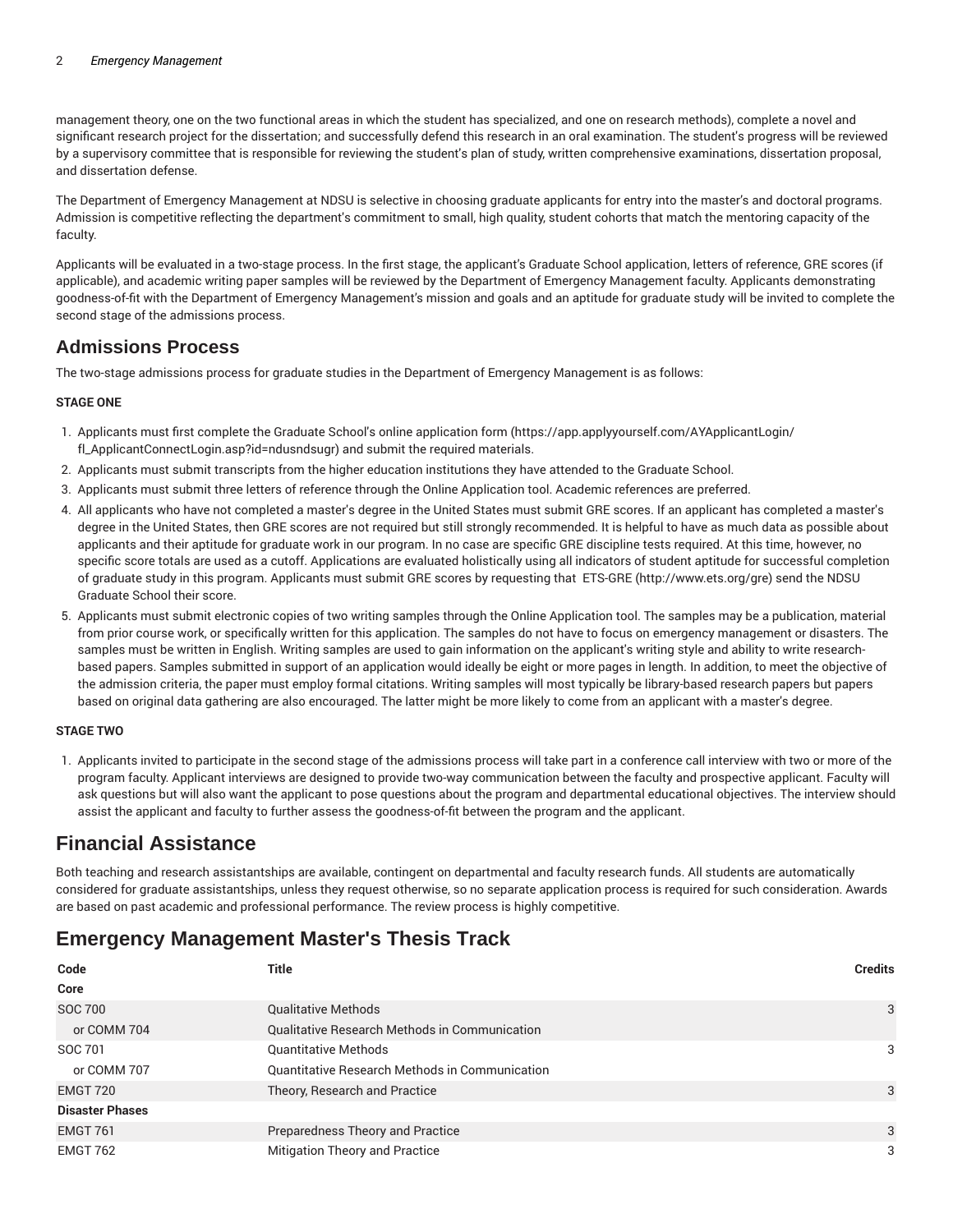|                                                                              | 39 |
|------------------------------------------------------------------------------|----|
| Master's Thesis (minimum 6 - maximum 10 credits, only 6 count toward degree) | 6  |
|                                                                              |    |
| <b>Field Experience</b>                                                      | 3  |
|                                                                              |    |
| <b>Advanced Research Methods</b>                                             |    |
| <b>Special Topics</b>                                                        |    |
| Disaster Analysis                                                            |    |
| Disaster and Culture                                                         |    |
| <b>Voluntary Agency Disaster Services</b>                                    |    |
| <b>Business Continuity &amp; Crisis Management</b>                           |    |
| Vulnerability and Functional Needs in Emergency Management                   |    |
| International Emergency Management                                           |    |
| Hazard, Risk, and Vulnerability Assessments                                  |    |
| Spatial Analysis in Emergency Management                                     |    |
| <b>Comprehensive Emergency Management Planning</b>                           |    |
|                                                                              | 9  |
|                                                                              |    |
| <b>Recovery Theory and Practice</b>                                          | 3  |
| <b>Response Theory and Practice</b>                                          | 3  |
|                                                                              |    |

## **Emergency Management Master's Comprehensive Study Track**

| Code<br>Core                                             | <b>Title</b>                                               | <b>Credits</b> |
|----------------------------------------------------------|------------------------------------------------------------|----------------|
| <b>EMGT 720</b>                                          | Theory, Research and Practice                              | 3              |
| <b>EMGT 761</b>                                          | Preparedness Theory and Practice                           | 3              |
| <b>EMGT 762</b>                                          | Mitigation Theory and Practice                             | 3              |
| <b>EMGT 763</b>                                          | Response Theory and Practice                               | 3              |
| <b>EMGT 764</b>                                          | <b>Recovery Theory and Practice</b>                        | 3              |
| <b>Electives</b>                                         |                                                            |                |
| Group A: Emergency Management Elective Courses           |                                                            |                |
| Select four of the following:                            |                                                            | 12             |
| <b>EMGT 610</b>                                          | Comprehensive Emergency Management Planning                |                |
| <b>EMGT 620</b>                                          | Hazard, Risk, and Vulnerability Assessments                |                |
| <b>EMGT 625</b>                                          | International Emergency Management                         |                |
| <b>EMGT 635</b>                                          | Issues in Homeland Security and Emergency Management       |                |
| <b>EMGT 645</b>                                          | Vulnerability and Functional Needs in Emergency Management |                |
| <b>EMGT 661</b>                                          | <b>Business Continuity &amp; Crisis Management</b>         |                |
| <b>EMGT 663</b>                                          | <b>Voluntary Agency Disaster Services</b>                  |                |
| <b>ANTH 664</b>                                          | Disaster and Culture                                       |                |
| <b>EMGT 681</b>                                          | Disaster Analysis                                          |                |
| <b>EMGT 696</b>                                          | <b>Special Topics</b>                                      |                |
| Group B: Critical Thinking and Analysis Elective Courses |                                                            |                |
| Select two of the following:                             |                                                            | 6              |
| <b>EMGT 614</b>                                          | Spatial Analysis in Emergency Management                   |                |
| <b>SOC 700</b>                                           | Qualitative Methods <sup>1</sup>                           |                |
| SOC 701                                                  | Quantitative Methods <sup>1,2</sup>                        |                |
| <b>STAT 725</b>                                          | <b>Applied Statistics</b>                                  |                |
| <b>EMGT 730</b>                                          | <b>Advanced Research Methods</b>                           |                |
| Practicum                                                |                                                            |                |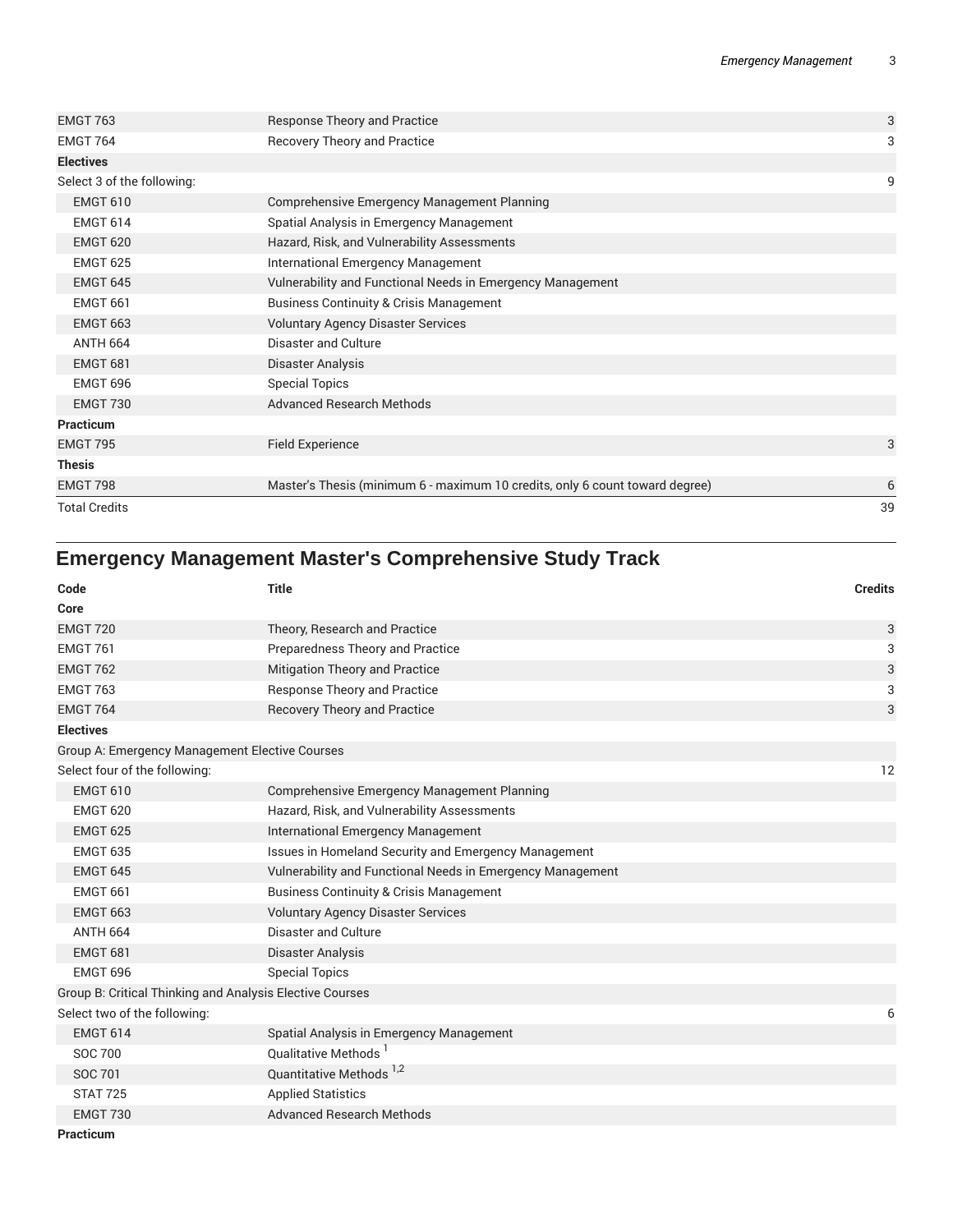#### 4 *Emergency Management*

| <b>EMGT 795</b>      | Field Experience |    |
|----------------------|------------------|----|
| <b>Total Credits</b> |                  | 39 |
|                      |                  |    |

- Students must have completed an undergraduate research methods course prior to enrolling in Quantitative and Qualitative Methods.
- 2 Students must complete a statistics course as a prerequisite for Quantitative Methods.
- \* Those students lacking in field experience will be expected to complete an applied, field-based emergency management practicum; however, students with ample field experience in emergency management will be expected to complete a research practicum to fulfill the practicum credits. The research practicum can be fulfilled by participating in a member of the faculty's research or by the student conducting his/her own research under the supervision of a faculty member. The student and his /her adviser will determine the type of practicum a student ought to take.

### **Doctorate in Emergency Management**

| Code                                                                | <b>Title</b>                                                          | <b>Credits</b>            |
|---------------------------------------------------------------------|-----------------------------------------------------------------------|---------------------------|
| Core                                                                |                                                                       |                           |
| Theory and Methods                                                  |                                                                       |                           |
| <b>SOC 700</b>                                                      | Qualitative Methods <sup>1</sup>                                      | 3                         |
| <b>SOC 701</b>                                                      | Quantitative Methods <sup>1,2</sup>                                   | 3                         |
| <b>EMGT 720</b>                                                     | Theory, Research and Practice                                         | 3                         |
| <b>STAT 725</b>                                                     | <b>Applied Statistics</b>                                             | $\ensuremath{\mathsf{3}}$ |
| <b>EMGT 730</b>                                                     | <b>Advanced Research Methods</b>                                      | 3                         |
| <b>Emergency Management Functional Areas</b>                        |                                                                       |                           |
| <b>EMGT 761</b>                                                     | Preparedness Theory and Practice                                      | 3                         |
| <b>EMGT 762</b>                                                     | Mitigation Theory and Practice                                        | 3                         |
| <b>EMGT 763</b>                                                     | <b>Response Theory and Practice</b>                                   | 3                         |
| <b>EMGT 764</b>                                                     | <b>Recovery Theory and Practice</b>                                   | 3                         |
| <b>Functional Area Specialization (complete two courses)</b>        |                                                                       |                           |
| <b>EMGT 861</b>                                                     | Preparedness Theory II                                                |                           |
| <b>EMGT 862</b>                                                     | <b>Mitigation Theory II</b>                                           |                           |
| <b>EMGT 863</b>                                                     | Response Theory II                                                    |                           |
| <b>EMGT 864</b>                                                     | Recovery Theory II                                                    |                           |
| <b>Electives</b>                                                    |                                                                       |                           |
|                                                                     | Group A: Emergency Management Elective Courses (complete six courses) | 18                        |
| <b>EMGT 610</b>                                                     | Comprehensive Emergency Management Planning                           |                           |
| <b>EMGT 614</b>                                                     | Spatial Analysis in Emergency Management                              |                           |
| <b>EMGT 620</b>                                                     | Hazard, Risk, and Vulnerability Assessments                           |                           |
| <b>EMGT 625</b>                                                     | International Emergency Management                                    |                           |
| <b>EMGT 635</b>                                                     | Issues in Homeland Security and Emergency Management                  |                           |
| <b>EMGT 645</b>                                                     | Vulnerability and Functional Needs in Emergency Management            |                           |
| <b>EMGT 661</b>                                                     | <b>Business Continuity &amp; Crisis Management</b>                    |                           |
| <b>EMGT 663</b>                                                     | <b>Voluntary Agency Disaster Services</b>                             |                           |
| <b>EMGT 681</b>                                                     | Disaster Analysis                                                     |                           |
| <b>EMGT 696</b>                                                     | <b>Special Topics</b>                                                 |                           |
| Group B: Other Elective Course (complete five courses) <sup>3</sup> |                                                                       | 15                        |
| Practicum                                                           |                                                                       |                           |
| <b>EMGT 794</b>                                                     | Practicum/Internship <sup>4</sup>                                     | 6                         |
| <b>EMGT 895</b>                                                     | <b>Field Experience</b>                                               | 9                         |
| <b>Dissertation</b>                                                 |                                                                       |                           |
| <b>Dissertation</b>                                                 |                                                                       | 15                        |
| <b>Total Credits</b>                                                |                                                                       | 90                        |

1 Students must have taken an undergraduate or graduate research methods course prior to enrolling in both Quantitative and Qualitative Methods.